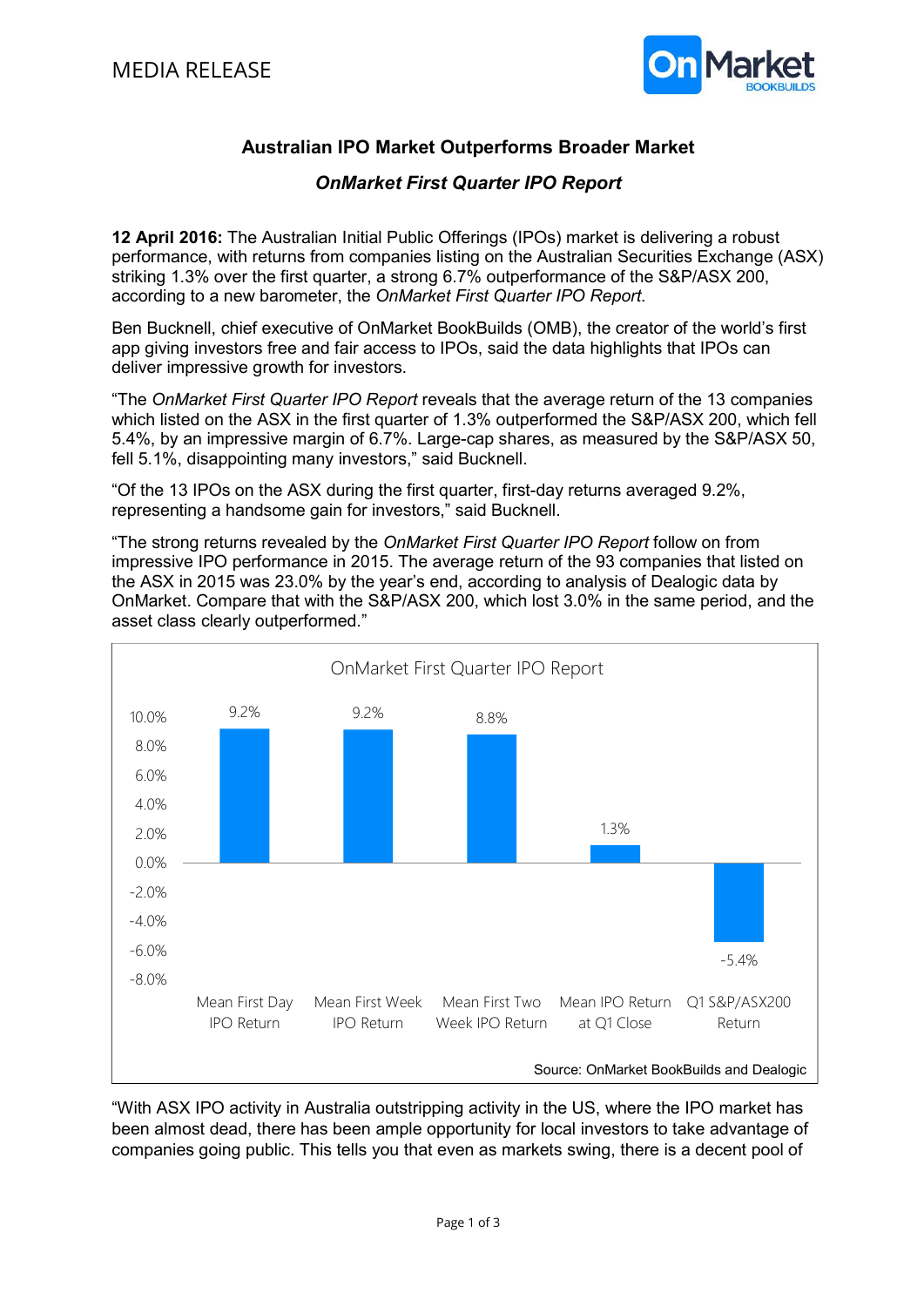

companies with sound business plans ready to grow, and Australian investors are ready to back them," Bucknell said.

"The chart below reveals that companies listing on the ASX in the first quarter represented a broad range of sectors, including finance and technology, with miners notably absent from the list. So as commodity prices have fallen, so too have resource listings, and no surprises there," he said.

| Company Name                      | ASX Code         | Listing<br>Date | Sector                        | <b>IPO Value</b> | Market<br>Capitalisation | <b>Issue</b><br>Price | First Day<br>Return |
|-----------------------------------|------------------|-----------------|-------------------------------|------------------|--------------------------|-----------------------|---------------------|
| Total Face Group Ltd              | <b>TFG</b>       | $14 - Jan-16$   | <b>Consumer Discretionary</b> | \$6,000,000      | \$29,235,324             | \$0.40                | 0.0%                |
| Recce Ltd                         | <b>RCE</b>       | 15-Jan-16       | <b>Health Care</b>            | \$5,208,000      | \$13,698,290             | \$0.20                | 50.0%               |
| Novatti Group Ltd                 | <b>NOV</b>       | 18-Jan-16       | Information Technology        | \$7,000,000      | \$17,576,765             | \$0.20                | 0.0%                |
| iCandy Interactive Ltd            | ICI              | 4-Feb-16        | Information Technology        | \$4,500,000      | \$45,856,665             | \$0.20                | 25.0%               |
| Global Fortune Investment<br>Ltd  | GFI              | 4-Feb-16        | Metals and Mining             | \$4,008,089      | \$19,008,090             | \$0.30                | 0.0%                |
| Henry Morgan Ltd                  | <b>HML</b>       | 8-Feb-16        | LIC                           | \$15,600,000     | \$15,600.999             | \$1.00                | 10.0%               |
| Tesserent Ltd                     | <b>TNT</b>       | 15-Feb-16       | Information Technology        | \$7,000,000      | \$20,491,919             | \$0.20                | 0.0%                |
| Vectus Biosystems Ltd             | <b>VBS</b>       | 23-Feb-16       | <b>Health Care</b>            | \$5,174,447      | \$36,223,097             | \$1.55                | 0.0%                |
| Ding Sheng Xin Finance Co.<br>Ltd | <b>DXF</b>       | 3-Mar-16        | Financials                    | \$10,268,006     | \$310,268,009            | \$0.60                | 20.0%               |
| Oneview Healthcare plc            | ONE              | 17-Mar-16       | <b>Health Care</b>            | \$62,400,617     | \$208,517,206            | \$3.58                | 2.5%                |
| N1 Holdings Ltd                   | N <sub>1</sub> H | 18-Mar-16       | Financials                    | \$5,000,000      | \$16,208,751             | \$0.20                | 10.0%               |
| Soon Mining Ltd                   | <b>SMG</b>       | 18-Mar-16       | Metals and Mining             | \$4,515,400      | \$31,425,769             | \$0.20                | $-10.0%$            |
| JC International Group Ltd        | <b>JCI</b>       | 23-Mar-16       | Industrials                   | \$5.584.764      | \$45,584,765             | \$0.80                | 12.5%               |

## First Quarter ASX IPOs

Source: OnMarket BookBuilds and Dealogic

The new OnMarket app is completely free to investors: it's free to sign up and free to bid and invest in IPOs. All of this can be done with a smart phone.

"Investors can easily swipe through the companies going public through the OnMarket platform. If an IPO interests them, members can see the prospectus and independent research about the company," said Bucknell.

OnMarket's best-in-breed 'More Info' panel includes video interviews with management, company releases, third party research, and relevant press articles. The platform was designed in response to survey data that shows investors need 7.2 sources of information before making an investment decision and allows users to be truly self-directed.

OMB's presence as a fintech disruptor was firmly established when the technology was launched by Prime Minister Malcolm Turnbull in October 2015, who said at the time: "The brilliance of this is simply that it makes it easier to buy, to trade. This will open up the investment market considerably."

## END

About OnMarket BookBuilds